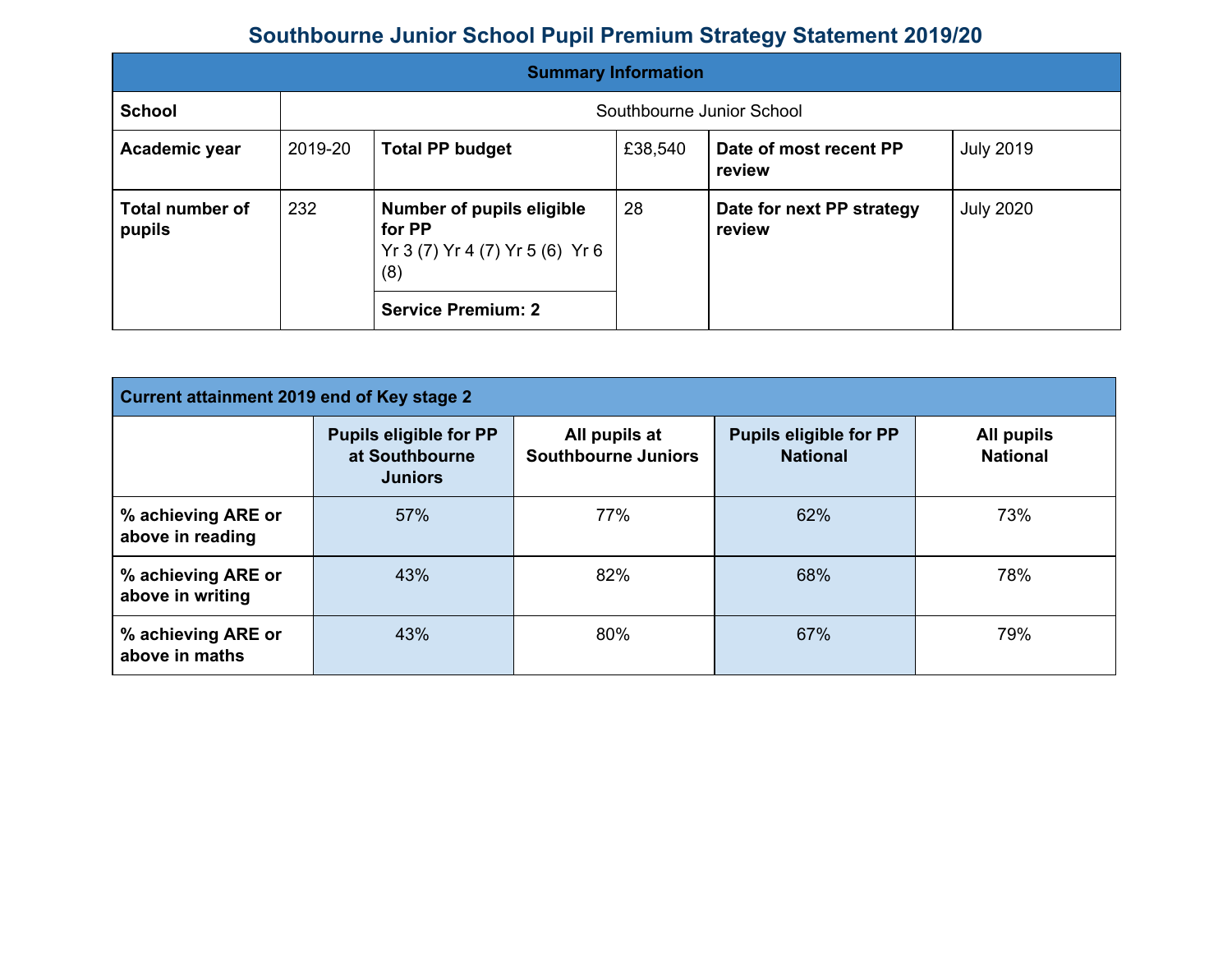## **Barriers to Learning**

Weaker writing skills due to lower levels of confidence and language.

Reduced access to reading rich environments at home and outside of school experiences.

Lack of confidence with calculation due to insecure number sense and fluency.

Lower levels of social and emotional development impacts on pupils' ability to manage emotions and self-regulation.

Attendance of disadvantaged pupils is 92.33% compared to all other pupils at 96.81% (including traveller pupils 95.58%). The current cohort of pupil premium pupils includes 3 travellers and 5 SEN Support and 8 Monitor. Reduced school hours cause PP pupils to fall behind academically & socially.

Financial constraints mean some PP children do not have access to opportunities such as residential trips and extra curricular activities.

| <b>Desired Outcome</b>                                                                                | <b>Success Criteria</b>                                                                                                                                                                                                                                                      |
|-------------------------------------------------------------------------------------------------------|------------------------------------------------------------------------------------------------------------------------------------------------------------------------------------------------------------------------------------------------------------------------------|
| Improve foundation skills and confidence in writing                                                   | Pupils eligible for PP rapidly develop improved writing skills measured<br>through internal data analysis against prior attainment.<br>Attainment gap is in line with national.                                                                                              |
| Increase engagement with home reading                                                                 | Pupils have access to books at home.<br>Pupils love of reading is enhanced through memorable<br>experiences/educational visits.<br>Attainment gap is in line with national.                                                                                                  |
| Improve numbers sense and fluency                                                                     | Pupils eligible for PP rapidly develop improved number and calculation skills<br>measured through internal data analysis against prior attainment including,<br>intervention diagnostics and progression through Numbots levels.<br>Attainment gap is in line with national. |
| Improve emotional resilience                                                                          | Learning mentor intervention evidence show pupils make good progress in<br>managing emotions and self-regulation.<br>Increased self-esteem and resilience recognised within the classroom.<br>Fewer behaviour incidents reported.                                            |
| Improve attendance of PP pupils                                                                       | Attendance for PP children is in line with other children.                                                                                                                                                                                                                   |
| Pupils participate fully in activities which support<br>learning and enhance the school's curriculum. | Social and emotional skills are developed through participation in group<br>activities and overnight stays on residential.                                                                                                                                                   |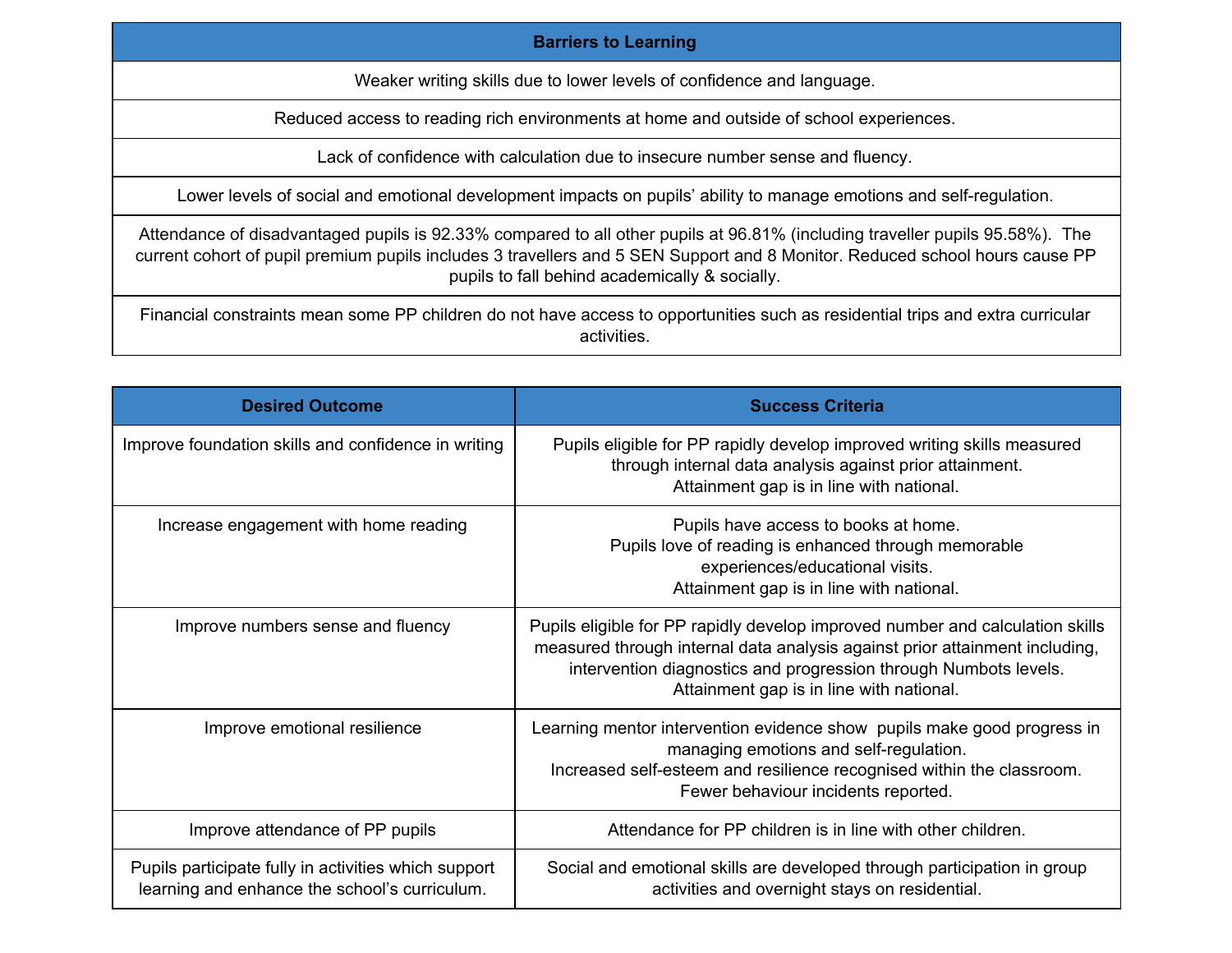| <b>Outcome</b>                        | Improve confidence and foundation skills in writing                                                                                                                                                                                                                                     |                                                                                                                                                                                                                                                                                                                                                                                    |                                                                                                                                                                                  |                    |  |
|---------------------------------------|-----------------------------------------------------------------------------------------------------------------------------------------------------------------------------------------------------------------------------------------------------------------------------------------|------------------------------------------------------------------------------------------------------------------------------------------------------------------------------------------------------------------------------------------------------------------------------------------------------------------------------------------------------------------------------------|----------------------------------------------------------------------------------------------------------------------------------------------------------------------------------|--------------------|--|
|                                       | <b>Action</b>                                                                                                                                                                                                                                                                           | <b>Evidence/Rationale</b>                                                                                                                                                                                                                                                                                                                                                          | <b>Monitoring</b>                                                                                                                                                                | <b>Review Date</b> |  |
| <b>Quality of</b><br>teaching for all | CPD/Action research programme for<br>teaching staff                                                                                                                                                                                                                                     | Specialist organisations,<br>conferences and social media<br>including David Weston promote<br>the 'Responsive CPD Cycle' as<br>highly effective in improving pupil<br>outcomes and staff professional<br>development. This action is<br>aligned with the school<br>development plan therefore, it is a<br>high priority for all staff who will<br>be invested in ensuring impact. | Staff<br>appraisal<br>Lesson<br>observations<br>Termly data<br>tracking<br>Pupil<br>$\bullet$<br>conferencing<br>Peer<br>reviewer<br><b>SLT including</b><br><b>English Lead</b> | <b>July 2020</b>   |  |
| <b>Targeted</b><br><b>Support</b>     | Improve spelling:<br>In-house TA training<br>programme (multi sensory<br>spellings)<br>ACE spelling dictionaries<br>Review potential additional<br>interventions to complement<br>existing provision for pupils<br>with specific literacy difficulties<br>(Unlock Learning, Nessy, IDL) | We currently have a significant<br>number of pupils identified at risk<br>of dyslexia or pending further<br>assessment.<br>Interventions underconsideration<br>are British Dyslexia Association<br>assured                                                                                                                                                                         | Learning<br>passports<br>Termly data<br>tracking<br>Pupil<br>conferencing<br><b>SENDCo &amp; English</b><br>Lead                                                                 | <b>July 2020</b>   |  |
| <b>Other</b><br>approaches            | Remove barriers to writing through<br>alternative recording strategies e.g.<br>Clicker7 (see SEN Action Plan)                                                                                                                                                                           | National Literacy Trust report<br>2019 evidences Clicker as a<br>helpful tool for pupils to overcome<br>barriers to writing, in particular the<br>mechanical rather than creative<br>features of writing.                                                                                                                                                                          | Lesson<br>observations<br>Pupil<br>conferencing<br><b>SENDCo &amp; English</b><br>Lead                                                                                           | <b>July 2020</b>   |  |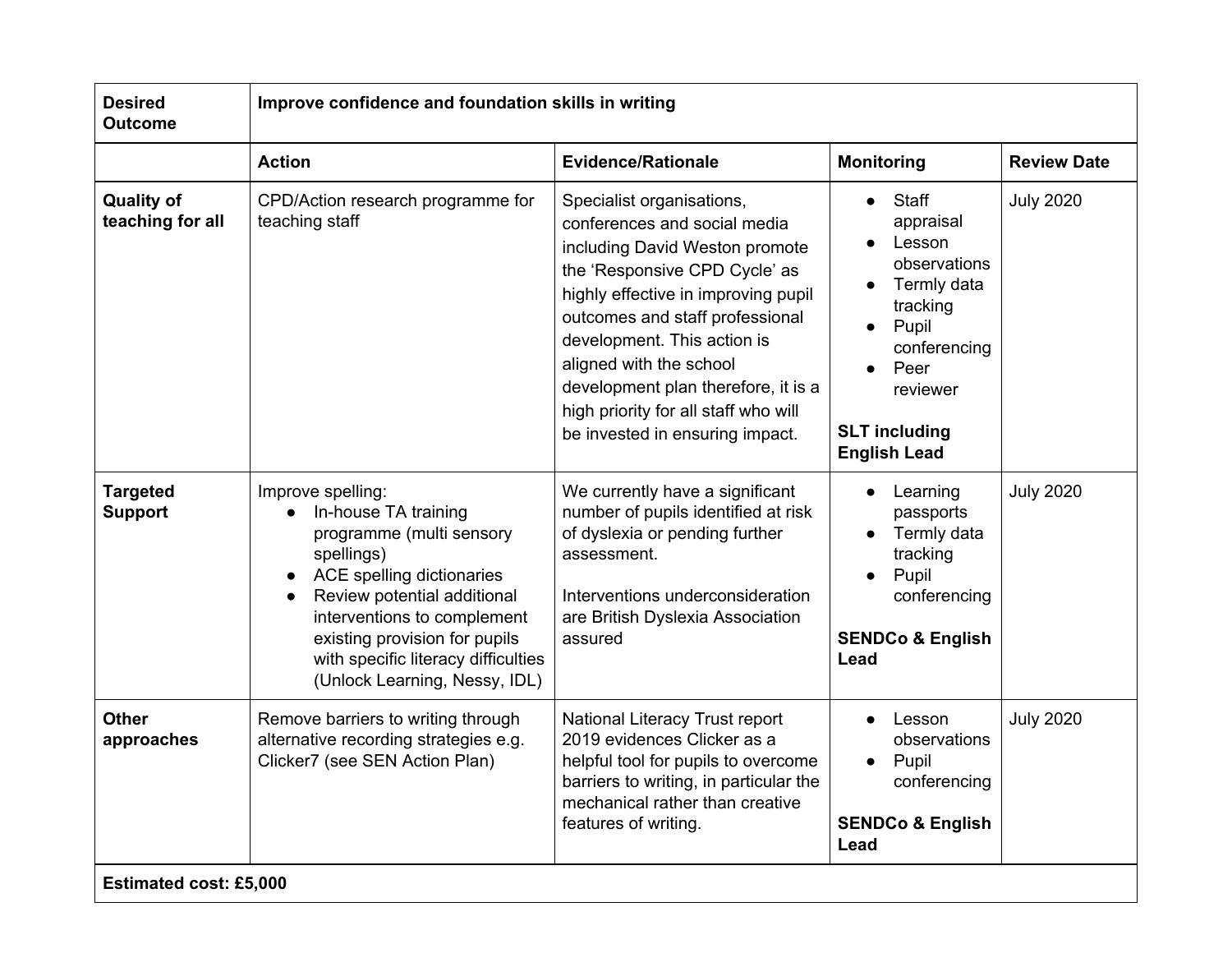| <b>Desired</b><br><b>Outcome</b> | Increase engagement with home reading                                                                                                                                                     |                                                                                                                                                                                                                                                                                                                                                                                                                                                       |                                                                                                                 |                    |
|----------------------------------|-------------------------------------------------------------------------------------------------------------------------------------------------------------------------------------------|-------------------------------------------------------------------------------------------------------------------------------------------------------------------------------------------------------------------------------------------------------------------------------------------------------------------------------------------------------------------------------------------------------------------------------------------------------|-----------------------------------------------------------------------------------------------------------------|--------------------|
|                                  | <b>Action</b>                                                                                                                                                                             | <b>Evidence/Rationale</b>                                                                                                                                                                                                                                                                                                                                                                                                                             | <b>Monitoring</b>                                                                                               | <b>Review Date</b> |
| <b>Targeted</b><br>support       | Book club and memorable experience<br>eg theatre for targeted pupils eligible<br>for PP.                                                                                                  | There was an increase in the<br>number of disadvantaged pupils<br>meeting ARE at the end of KS2<br>2019. All of these pupils had<br>received targeted support through<br>a book club whereby pupils were<br>provided with their own copies of<br>the Tom Gates series to read at<br>home and during the club. Pupils<br>then visited the theatre to watch<br>the stage show (the first time<br>many of these pupils had ever<br>been to the theatre). | Tracking<br>data<br>Accelerated<br>Reader/Star<br>Reading<br>reports<br>Pupil<br>conferencing<br><b>PP Lead</b> | <b>July 2020</b>   |
| <b>Other</b><br>approaches       | Review potential additional<br>interventions to complement existing<br>provision for pupils with specific<br>literacy difficulties (Unlock Learning,<br>Nessy, IDL) (see SEN Action Plan) | We currently have a significant<br>number of pupils identified at risk<br>of dyslexia or pending further<br>assessment.<br>Interventions underconsideration<br>are British Dyslexia Association<br>assured                                                                                                                                                                                                                                            | Learning<br>passports<br>Termly data<br>tracking<br>Pupil<br>conferencing                                       | <b>July 2020</b>   |

| <b>Desired</b><br><b>Outcome</b> | Improve number sense and fluency                    |                                                                          |                   |                    |
|----------------------------------|-----------------------------------------------------|--------------------------------------------------------------------------|-------------------|--------------------|
|                                  | <b>Action</b>                                       | <b>Evidence/Rationale</b>                                                | <b>Monitoring</b> | <b>Review Date</b> |
| <b>Targeted</b><br>support       | Intervention programmes<br><b>Breaking Barriers</b> | The impact of our maths intervention<br>programmes was evident from 2019 | Pupil<br>progress | <b>July 2020</b>   |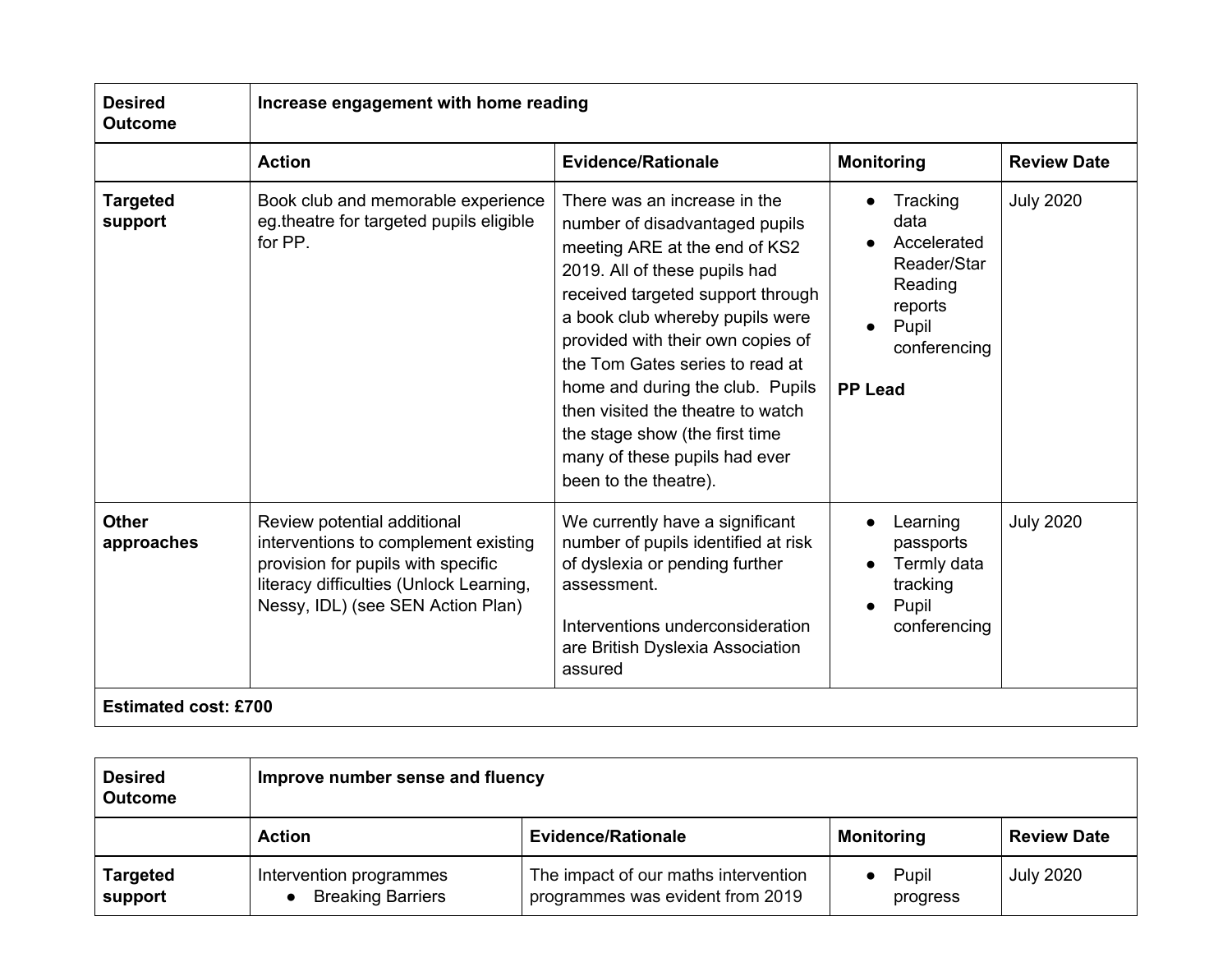|                                                                                                                                                                                                                                                                               |                                                                                                      | year 5/6 booster groups. The<br>Numbersense and Breaking Barriers<br>interventions used in the lower years<br>are delivered by experienced teaching<br>assistants who have received country<br>training to deliver the programme<br>(update training planned for 2019-20).                                                                                    | Maths termly<br>tracking data<br><b>Book looks</b><br>Intervention<br>reports<br><b>Maths Lead</b>                                                                                                  |                  |
|-------------------------------------------------------------------------------------------------------------------------------------------------------------------------------------------------------------------------------------------------------------------------------|------------------------------------------------------------------------------------------------------|---------------------------------------------------------------------------------------------------------------------------------------------------------------------------------------------------------------------------------------------------------------------------------------------------------------------------------------------------------------|-----------------------------------------------------------------------------------------------------------------------------------------------------------------------------------------------------|------------------|
| <b>Targeted</b><br><b>Numbots</b><br><b>Support</b><br>and addition and subtraction<br>facts. Initially introduced with a<br>trial group of parents in the<br>out across the school in spring<br>2020.                                                                        | An online platform for improving<br>understanding of number bonds<br>autumn term 2019 before rolling | The Numbots platform had been<br>developed by the creators of Times<br>Tables Rock Stars, TTRS introduced<br>last year has been effective in<br>developing pupils' mastery of<br>multiplication and division instant<br>recall. Numbots will provide teachers<br>with an additional resource to target<br>low attainers who are missing core<br>number sense. | <b>Numbots</b><br>statistical<br>analysis<br>Maths termly<br>tracking data<br>Nfer analysis<br>Parental<br>feedback<br><b>Maths Lead</b>                                                            | <b>July 2020</b> |
| <b>Other</b><br>Additional resources to ensure<br>PP pupils have access to a<br>approaches<br>of school. Support will be<br>the purchase of maths<br>workbooks/activities, maths<br>dictionaries and/or concrete<br>resources such as place value<br>counters or numberlines. | number rich environment outside<br>individualised and may include                                    | Homework completion is reduced for<br>pupils eligible for PP and lower<br>parental engagement with maths<br>workshops/parents evenings.                                                                                                                                                                                                                       | Parents<br>evening/wor<br>kshop<br>registers<br>Regular<br>parent-class<br>teacher<br>interaction<br>CT feedback<br>$\bullet$<br>to maths<br>lead<br><b>SENDCo</b><br>referral<br><b>Maths Lead</b> | <b>July 2020</b> |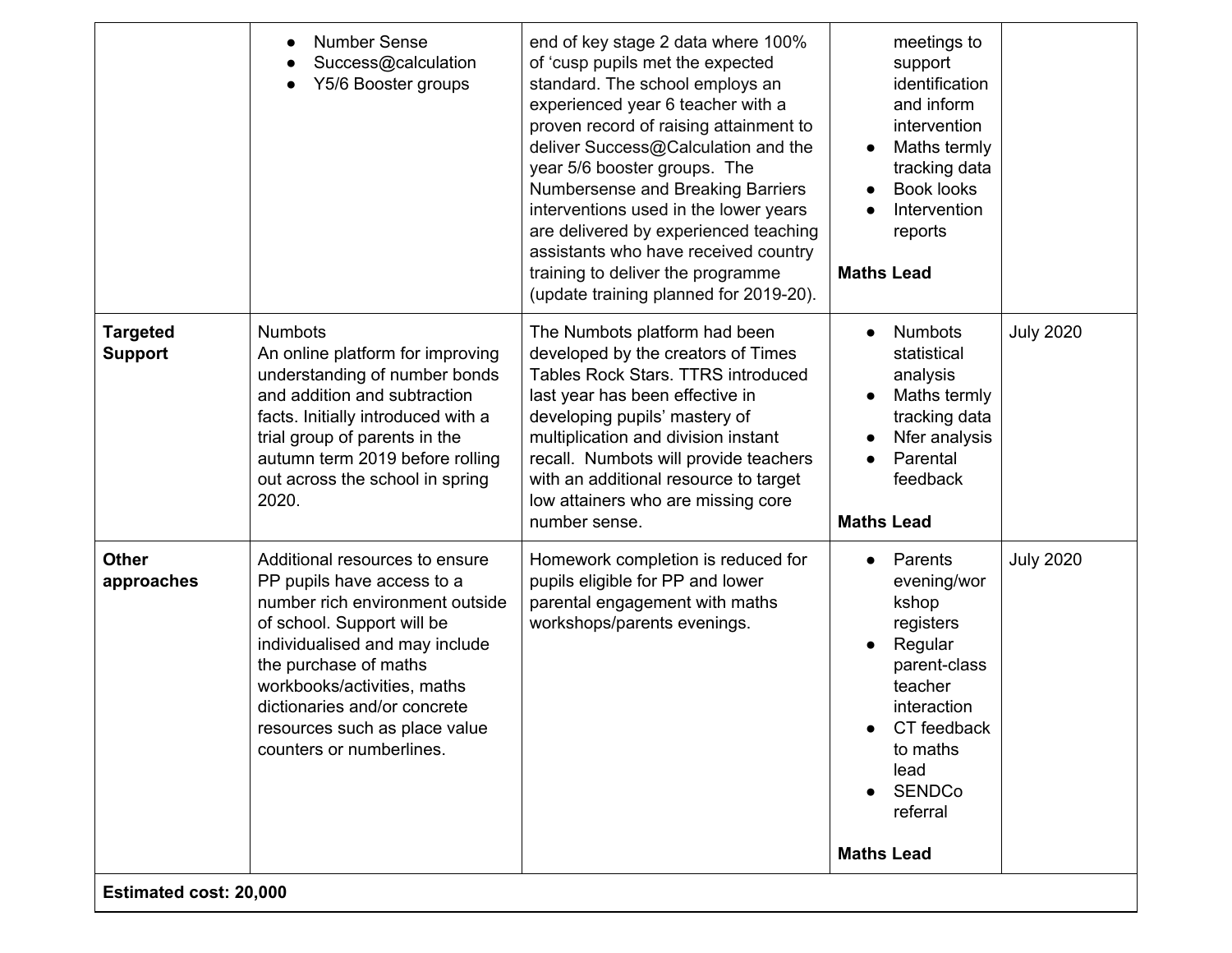| <b>Desired</b><br><b>Outcome</b>      | Improve pupils' emotional resilience                                                                                                                                                                                                                                                         |                                                                                                                                                                                                                                                                                                                                                                                                                                                                                                                                                                                                                                  |                                                                                                                                                               |                    |  |
|---------------------------------------|----------------------------------------------------------------------------------------------------------------------------------------------------------------------------------------------------------------------------------------------------------------------------------------------|----------------------------------------------------------------------------------------------------------------------------------------------------------------------------------------------------------------------------------------------------------------------------------------------------------------------------------------------------------------------------------------------------------------------------------------------------------------------------------------------------------------------------------------------------------------------------------------------------------------------------------|---------------------------------------------------------------------------------------------------------------------------------------------------------------|--------------------|--|
|                                       | <b>Action</b>                                                                                                                                                                                                                                                                                | <b>Evidence/Rationale</b>                                                                                                                                                                                                                                                                                                                                                                                                                                                                                                                                                                                                        | <b>Monitoring</b>                                                                                                                                             | <b>Review Date</b> |  |
| <b>Quality of</b><br>teaching for all | Whole and key staff training toevelop<br>teachers' knowledge, skills and<br>confidence to improve emotional<br>resilience and regulation.<br>Develop supervision and peer support<br>mechanisms to support the wellbeing<br>of staff dealing with pupils with social<br>and emotional needs. | A high number of disadvantaged<br>pupils are affected by<br>developmental trauma. Research<br>into Pivotal education - Paul Dix,<br>When the Adults Change<br>highlights the impact aspects may<br>have in our school linked to our<br>previous work on developmental<br>trauma. We want to embed the<br>philosophy of changing adults<br>behaviour and restorative justice<br>with all staff. This action is<br>aligned with the school<br>development plan.                                                                                                                                                                    | Staff<br>skills/confide<br>nce audit<br>Learning<br>$\bullet$<br>walks/observ<br>ations<br>Behaviour<br>logs<br>PP Lead &<br><b>SENDCo</b>                    | <b>July 2020</b>   |  |
| <b>Targeted</b><br><b>Support</b>     | Learning mentor-Nurture groups                                                                                                                                                                                                                                                               | Research from the EEF toolkit,<br>shows that SEL interventions<br>have an identifiable and<br>significant impact on developing<br>pupil self-esteem, emotional<br>resilience and readiness to learn,<br>and attainment itself (four months'<br>additional progress on<br>average).SEL programmes<br>appear to benefit disadvantaged<br>or low-attaining pupils more than<br>other pupils. Nurture is an<br>evidence based approach to<br>supporting children's social and<br>emotional needs (Nurture UK).<br>The growing need for 1:1 support<br>provided by the learning mentor<br>has risen significantly in recent<br>years. | Intervention<br>$\bullet$<br>records<br>Attendance<br>for these<br>pupils<br>Observation<br>s of pupils'<br>behaviour in<br>the<br>classroom<br><b>SENDCo</b> | <b>July 2020</b>   |  |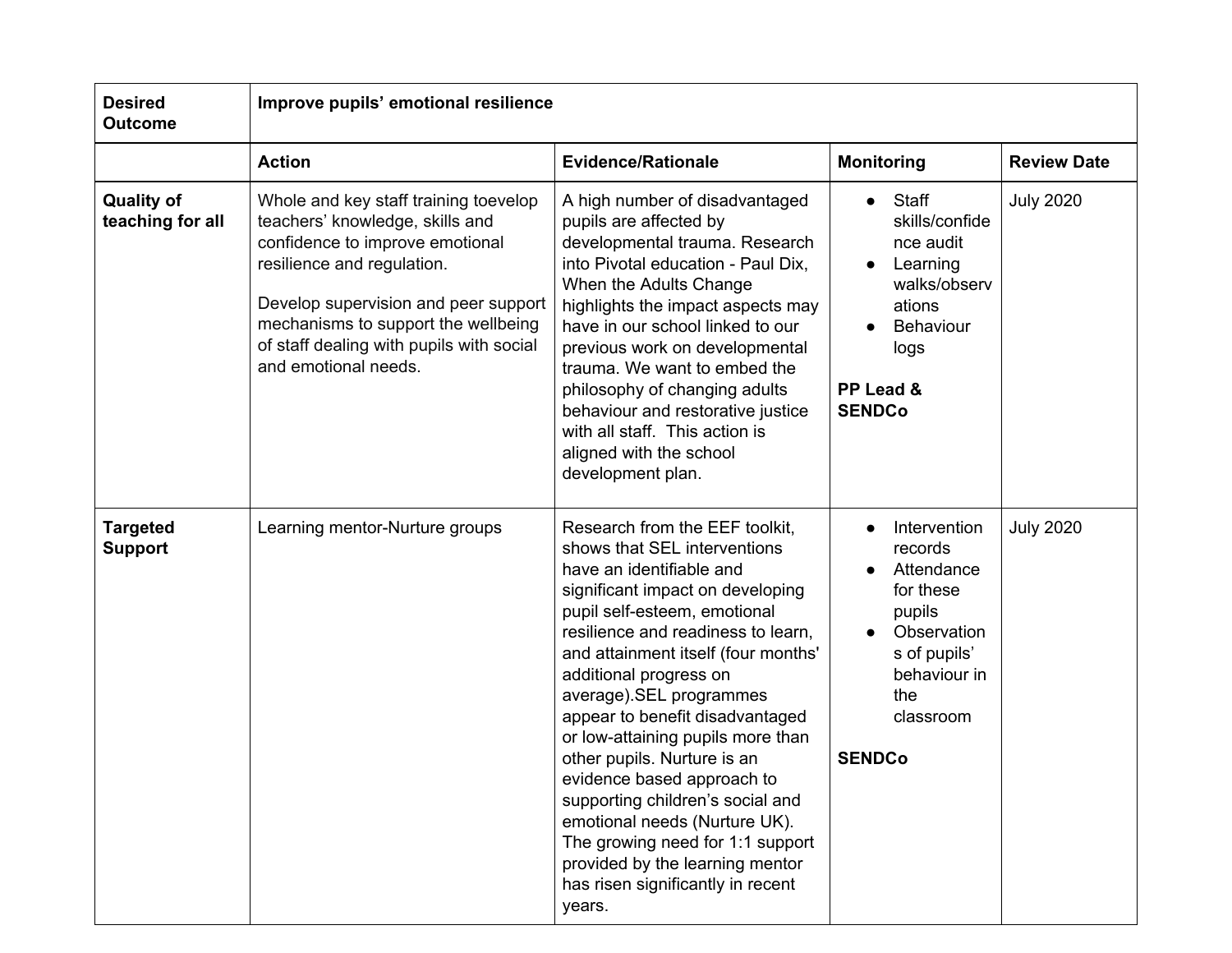| <b>Other</b><br>approaches     | Specialist 1:1 therapeutic support as<br>required                                                   | There are a growing number of<br>disadvantaged pupils having<br>adverse childhood experiences<br>that have a detrimental effect on<br>their readiness to learn. There are<br>also a significant number of<br>families accessing Early Help.                                                                                                                                                                                                                                                                                   | Boxall<br>assessment<br>Feedback<br>from class<br>teacher,<br>therapist,<br>learning<br>mentor etc.<br>PP Lead &<br><b>SENDCo</b> | <b>July 2020</b> |
|--------------------------------|-----------------------------------------------------------------------------------------------------|-------------------------------------------------------------------------------------------------------------------------------------------------------------------------------------------------------------------------------------------------------------------------------------------------------------------------------------------------------------------------------------------------------------------------------------------------------------------------------------------------------------------------------|-----------------------------------------------------------------------------------------------------------------------------------|------------------|
|                                | Training of a forest school practitioner<br>to lead provision for the next<br>academic year 2020/21 | For the past 3 years, our<br>disadvantaged pupils have<br>benefitted from a forest school or<br>bushcraft course delivered by a<br>local charity. These experiences<br>have led to significant emotional<br>and social gains for PP pupils.<br>With short notice the charity<br>notified us that they would be<br>unable to provide these<br>experiences for our pupils this<br>year (19/20). As such we will be<br>taking a long term view over the<br>next 2 years to establish our own<br>Forest School provision on site. | School<br>council<br>Eco<br>representativ<br>es<br>PP Governor<br><b>SLT</b>                                                      | <b>July 2020</b> |
| <b>Estimated cost: £10,000</b> |                                                                                                     |                                                                                                                                                                                                                                                                                                                                                                                                                                                                                                                               |                                                                                                                                   |                  |

| <b>Desired</b><br><b>Outcome</b>      | Improve attendance of PP pupils                                                                                                                                      |                                                                                                                                           |                                                                                      |                    |
|---------------------------------------|----------------------------------------------------------------------------------------------------------------------------------------------------------------------|-------------------------------------------------------------------------------------------------------------------------------------------|--------------------------------------------------------------------------------------|--------------------|
|                                       | <b>Action</b>                                                                                                                                                        | <b>Evidence/Rationale</b>                                                                                                                 | <b>Monitoring</b>                                                                    | <b>Review Date</b> |
| <b>Quality of</b><br>teaching for all | Use of support agencies to<br>provide additional support to<br>improve attendance of<br>vulnerable families<br>Use of legal processes for<br>penalty notices applied | Reduced school hours causes<br>disadvantaged pupils to fall<br>behind academically & socially as<br>evidenced through school<br>analysis. | Pupil<br>$\bullet$<br>progress<br>meetings-<br>monitor<br>impact on<br>attainment of | Half termly        |